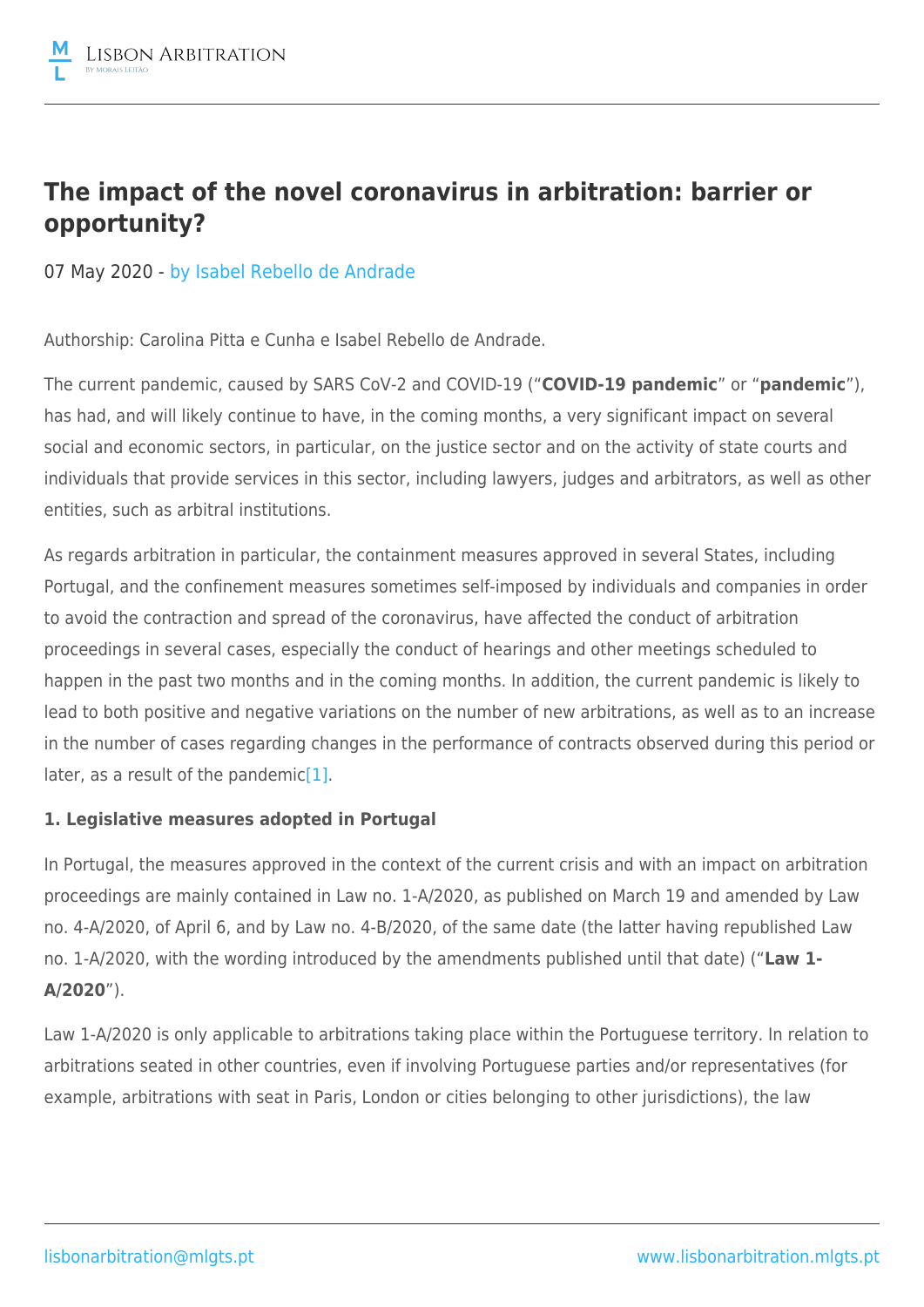applicable in those countries should be taken into account.

Under Law 1-A/2020, all procedural deadlines regarding non-urgent proceedings pending before arbitral tribunals are suspended, since 9 March 2020. This does not, however, mean that proceedings cannot continue – and some proceedings have indeed continued –, considering the two possibilities expressly provided for in the law, namely:

(i) the possibility that all parties consider that they can proceed with proceedings and participate in acts that would normally require the physical presence of all participants, as well as acts that are generally performed by electronic means through the use of computer platforms that allow for the electronic performance of the acts in question or by using other appropriate distance communication means, such as teleconference, video call or other similar means; and

(ii) the possibility that a final decision is rendered in proceedings in which is the arbitral tribunal and other relevant entities consider that no further acts or steps are necessary.

Law 1-A/2020 and the rules provided therein with respect to non-urgent and urgent proceedings apply, not only to proceedings and procedures pending before arbitral tribunals, but also to proceedings and procedures brought before judicial courts with respect to disputes submitted, or to be submitted, to arbitration, including, for example, interim proceedings initiated before or during the arbitration proceedings, proceedings for the appointment of arbitrators, proceedings for challenging an arbitrator, proceedings aimed at the reduction of the amount submitted by the tribunal on its fees and expenses, proceedings to set aside an award, appeals against awards, proceedings initiated to challenge an interlocutory decision made by the arbitral tribunal on its own jurisdiction, as well as proceedings for the recognition and enforcement of awards.

With the end of the state of emergency at 11:59 p.m. of May 2, 2020, it is likely that Law 1-A/2020 will be amended in the coming days, even if some restrictions may be maintained with respect to the performance of acts that would normally require the physical presence of all the parties involved.

## **2. Initiatives adopted by arbitral institutions in response to the pandemic**

Considering the spread of the COVID-19 disease, several institutions issued, in mid-March, communications addressed to their users, arbitrators and other neutrals on the implications of the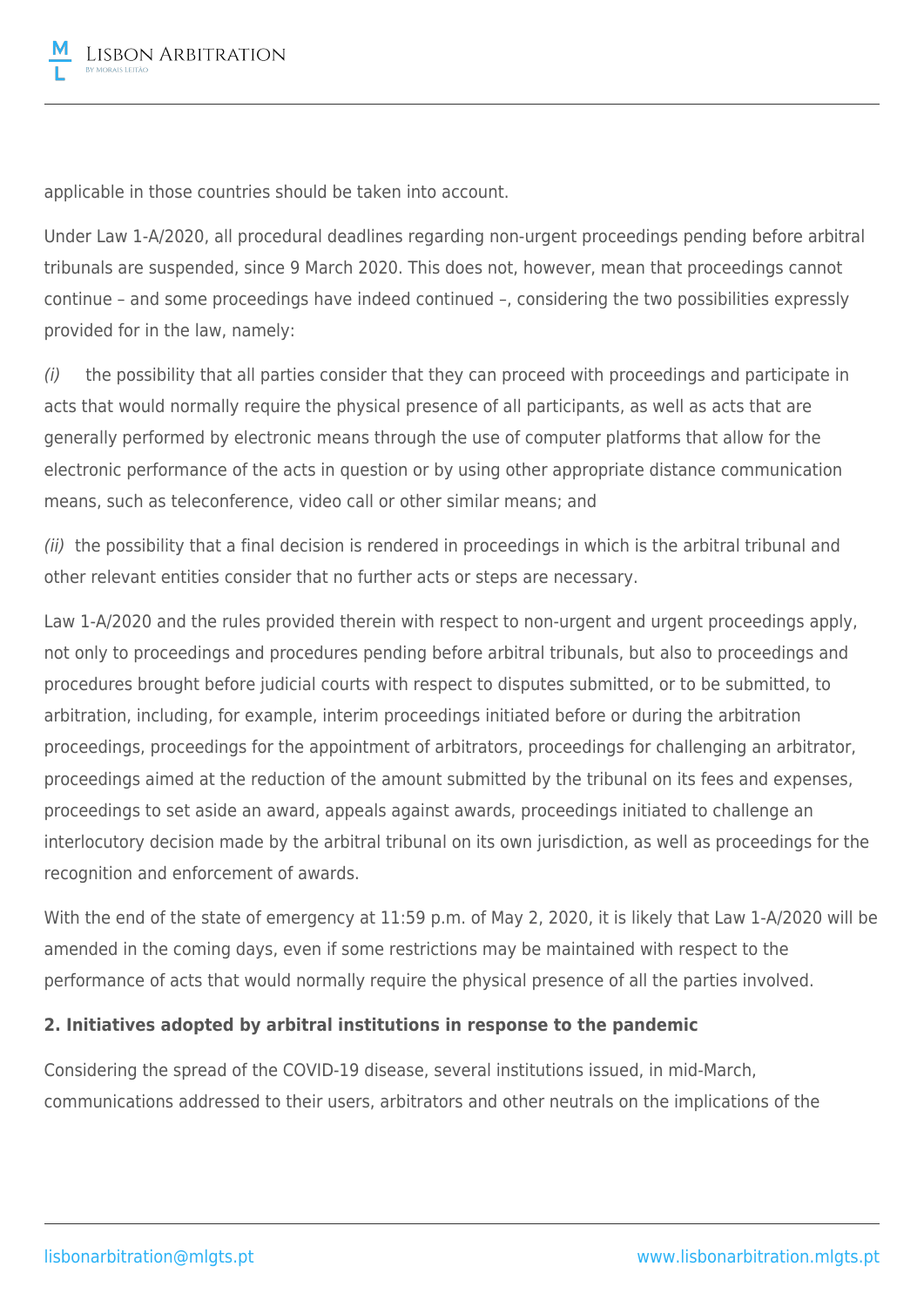present situation on the administrative tasks to be performed by those institutions, in the context of pending and future arbitration proceedings. Some institutions have also issued – more or less detailed – guidelines on the specific procedural measures that can be adopted by arbitral tribunals and the parties (or their representatives) in order to mitigate the possible negative effects of the current pandemic and, in particular, on the possibility of holding hearings through distance communication means, including videoconferencing systems.

The **International Court of Arbitration of the International Chamber of Commerce** (ICC), with headquarters in Paris and offices in several other locations, first issued communication on March 17<sup>[2]</sup>, whereby it informed that all teams of the Secretariat of the Court are operational and staff members are working remotely, and advised that all communications with the Secretariat be conducted by email, thereby also providing the email addresses that should be used to file new requests for arbitration and to send other correspondence to the Secretariat, including awards. According to the ICC communication, as of 17 March, hearings and meetings scheduled to take place at the ICC Hearing Centre in Paris until 13 April have been postponed or cancelled and those meetings scheduled to take place at the ICC offices worldwide are being held on a virtual basis.

More recently, on April 9, the ICC further released a Guidance Note on Possible Measures Aimed at Mitigating the Effects of the COVID-19 Pandemic<sup>[3]</sup>, which contains:

(i) a reminder of the rules and measures already provided under the ICC Arbitration Rules and in other notes, reports and guides issued by this institution, including the Note to Parties and Arbitral Tribunals on the Conduct of the Arbitration under the ICC Arbitration Rules<sup>[4]</sup>, the Report approved by the ICC Arbitration Commission entitled "Controlling Time and Costs in Arbitration"[\[5\]](file:///C:/Users/NMF/AppData/Local/Microsoft/Windows/INetCache/Content.Outlook/LP9OK8TY/MLGTS_LAWC-#4240993-v1-The impact of the novel coronavirus in arbitration_ barrier or opportunity_.DOCX#_ftn5) and the guide "Effective Management of Arbitration - A Guide for In-House Counsel and Other Party Representatives["\[6\]](file:///C:/Users/NMF/AppData/Local/Microsoft/Windows/INetCache/Content.Outlook/LP9OK8TY/MLGTS_LAWC-#4240993-v1-The impact of the novel coronavirus in arbitration_ barrier or opportunity_.DOCX#_ftn6); and

(ii) guidance on the matters to be taken into account when determining the possibility of holding hearings in a virtual manner, as well as on the steps to be taken by the arbitral tribunal and the parties prior to conducting a virtual hearing, in particular, to ensure the adequate conduct of the hearing and, where applicable, the privacy and confidentiality of the hearing itself and of any documents shared by electronic means.

The **London Court of International Arbitration** (LCIA) also released a message to the communit[y\[7\],](file:///C:/Users/NMF/AppData/Local/Microsoft/Windows/INetCache/Content.Outlook/LP9OK8TY/MLGTS_LAWC-#4240993-v1-The impact of the novel coronavirus in arbitration_ barrier or opportunity_.DOCX#_ftn7)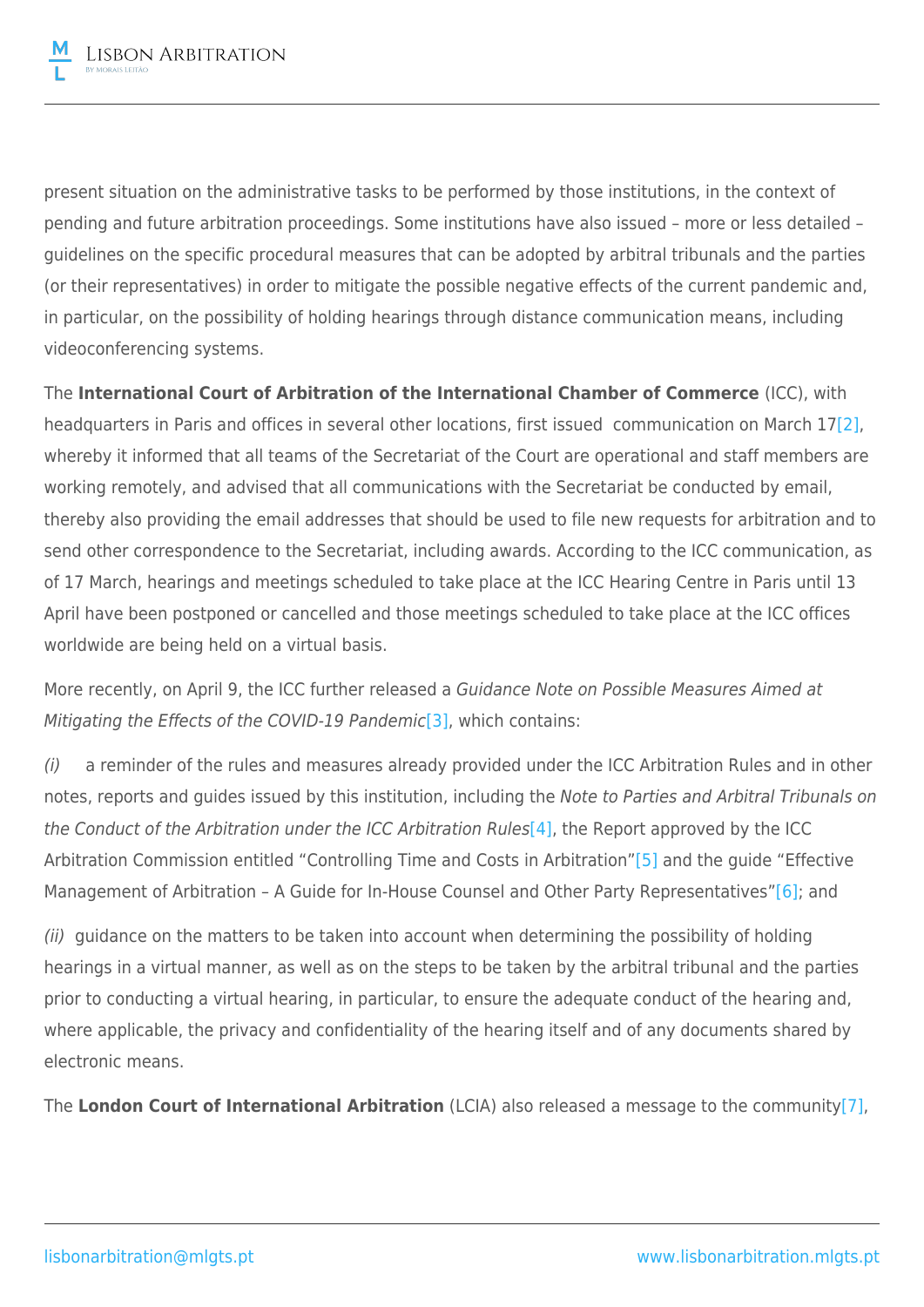on March 18, whereby it informed that its staff has been working remotely since March 19, provided guidance on the filing of new cases – through the LCIA online filing system or by email – and the transmission of awards by the arbitrators to the institution – at the email address indicated in the communication –, and further informed that the LCIA will, in all but exceptional cases, correspond with parties and arbitrators by email only.

It should be noted, in particular, that the LCIA already provided its users with an online system that allows for the electronic performance of some acts to be carried out throughout the arbitration proceedings, including the filing of pleadings and the performance of other acts primarily addressed at the LCIA (for instance, the filing of the request for arbitration and the response), but not the exchange of correspondence and the filing of pleadings with the arbitral tribunal, which may, in any event, be carried out by email.

The **International Centre for Settlement of Investment Disputes** (ICSID), based in Washington, released two communications – on March 11 and  $19[8]$  $19[8]$  – in which it: clarifies that its Secretariat remains fully operational, working remotely and coordinating with tribunals and parties in order to minimize the implications of the present situation in pending cases; reminds users that new requests for arbitration or any requests concerning awards already notified to the parties (including requests for a supplementary award, for the rectification of the award or for its clarification, review or annulment) should be submitted electronically. In addition, ICSID also published, during this period, a guide on the conduct of virtual hearings (A Brief Guide to Online Hearings at ICSID) [\[9\]](file:///C:/Users/NMF/AppData/Local/Microsoft/Windows/INetCache/Content.Outlook/LP9OK8TY/MLGTS_LAWC-#4240993-v1-The impact of the novel coronavirus in arbitration_ barrier or opportunity_.DOCX#_ftn9), which provides an introduction on the ICSID's online services and technology, and starts by clarifying that about 60% of the 200 hearings and meetings organized by ICSID last year were held by video-conference.

In Portugal, the **Commercial Arbitration Centre of the Portuguese Chamber of Commerce and Industry** (CAC) informed its users on March 18 that the Secretariat has, since that day, started to perform the tasks related to the administration of pending arbitration proceedings through teleworking. The CAC headquarters are closed to the public since March 19 and any contact with the CAC shall be made by email.

## **3. The use of new technologies in arbitration, particularly in the current context**

The use of the so-called "new information and communication technologies" is not new in arbitration.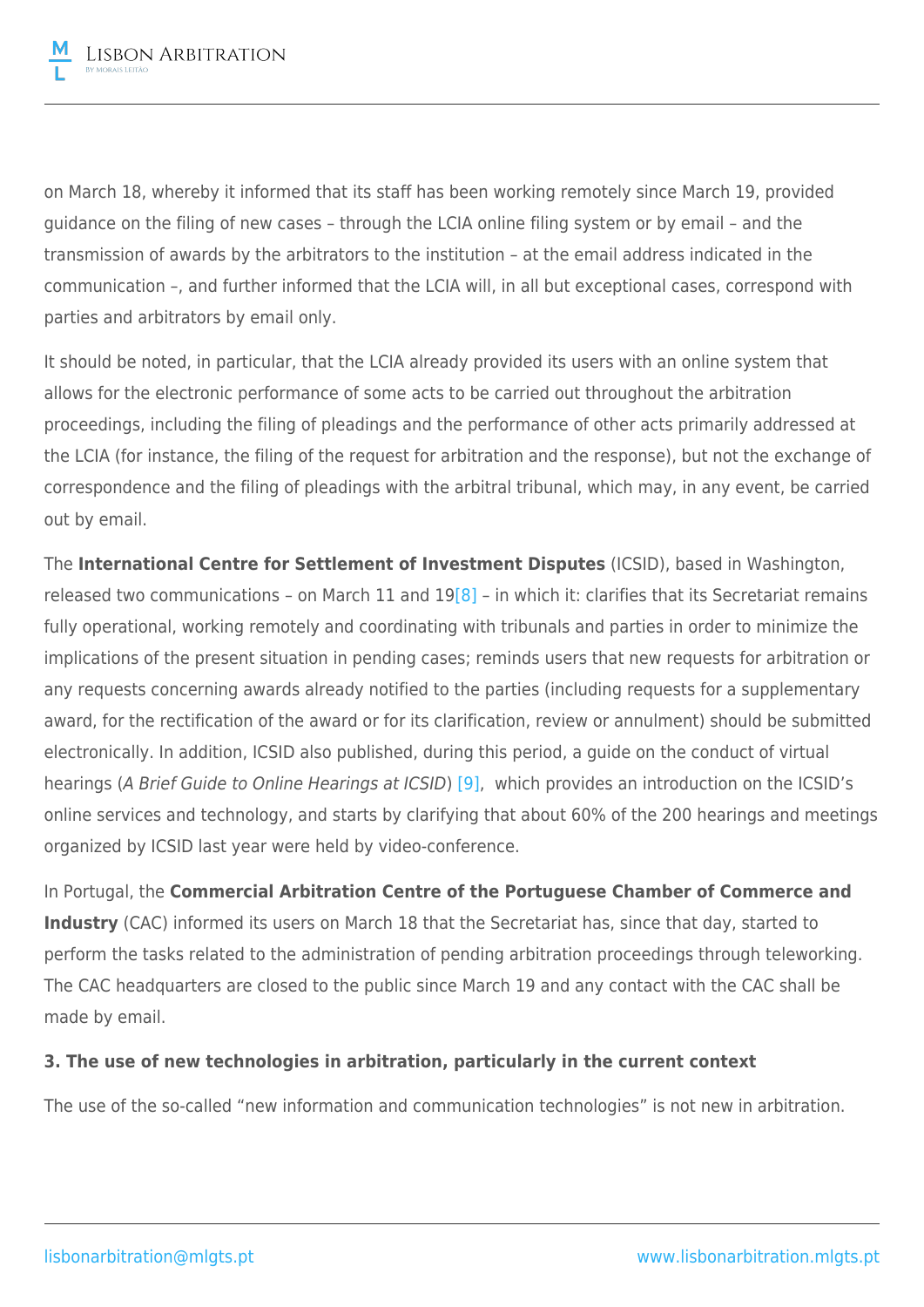Although there is usually no electronic platform like Citius<sup>[\[10\]](file:///C:/Users/NMF/AppData/Local/Microsoft/Windows/INetCache/Content.Outlook/LP9OK8TY/MLGTS_LAWC-#4240993-v1-The impact of the novel coronavirus in arbitration_ barrier or opportunity_.DOCX#_ftn10)</sup> within the context of arbitration proceedings, the performance of acts that would normally not require the physical presence of the parties involved is very frequently carried out by email, as provided under most ad hoc and institutional rules. This is true both for acts performed by arbitral tribunals (e.g., the issuance of procedural orders, awards and other communications) and for acts performed by the parties (including the submission of pleadings), as well as for acts performed by the secretariats, in the case of institutional arbitrations[\[11\].](file:///C:/Users/NMF/AppData/Local/Microsoft/Windows/INetCache/Content.Outlook/LP9OK8TY/MLGTS_LAWC-#4240993-v1-The impact of the novel coronavirus in arbitration_ barrier or opportunity_.DOCX#_ftn11)

It is also common for the arbitral tribunals and the parties to conduct procedural meetings or conferences by teleconference or videoconference, especially in international arbitrations where the members of the arbitral tribunal and the parties or their representatives are located in different countries, and often in countries other than that where the seat of arbitration is located.

That is, however, not the case with most hearings aimed at discussing the merits of the case and/or at the examination of witnesses, including the final (trial) hearings and hearings held in the middle of the proceedings (e.g., in cases where the arbitral tribunal decides to hold a "case review conference" or a "mid-stream conference").

The biggest challenge brought by the COVID-19 pandemic, therefore, refers to the conduct of hearings that would normally be held with the physical presence, in the same place, of all the parties involved, including, in the case of arbitrations, the members of the arbitral tribunal, the parties or their representatives and the witnesses or experts to be examined, who can be in different parts of the world, in different time zones, and may require special equipment that allows for all the necessary evidence to be adequately produced.

Considering the advantages that technology – and its increasing development – may bring for the conduct of some arbitration proceedings, many arbitral institutions have provided in their arbitration rules for the possibility of using electronic mail as a means of communication between the parties and arbitral tribunals, and some institutional rules (e.g., the ICC Arbitration Rules<sup>[12]</sup> and the LCIA Arbitration Rules<sup>[13]</sup>) expressly provide for the possibility of holding (trial) hearings by teleconference or videoconference. In addition to the initiatives adopted within arbitral institutions (previously or in response to the pandemic), the Seoul Protocol on Video Conferencing in International Arbitration<sup>[\[14\]](file:///C:/Users/NMF/AppData/Local/Microsoft/Windows/INetCache/Content.Outlook/LP9OK8TY/MLGTS_LAWC-#4240993-v1-The impact of the novel coronavirus in arbitration_ barrier or opportunity_.DOCX#_ftn14)</sup>, whose first draft was presented in 2018, also provides very useful indications on how to plan, test and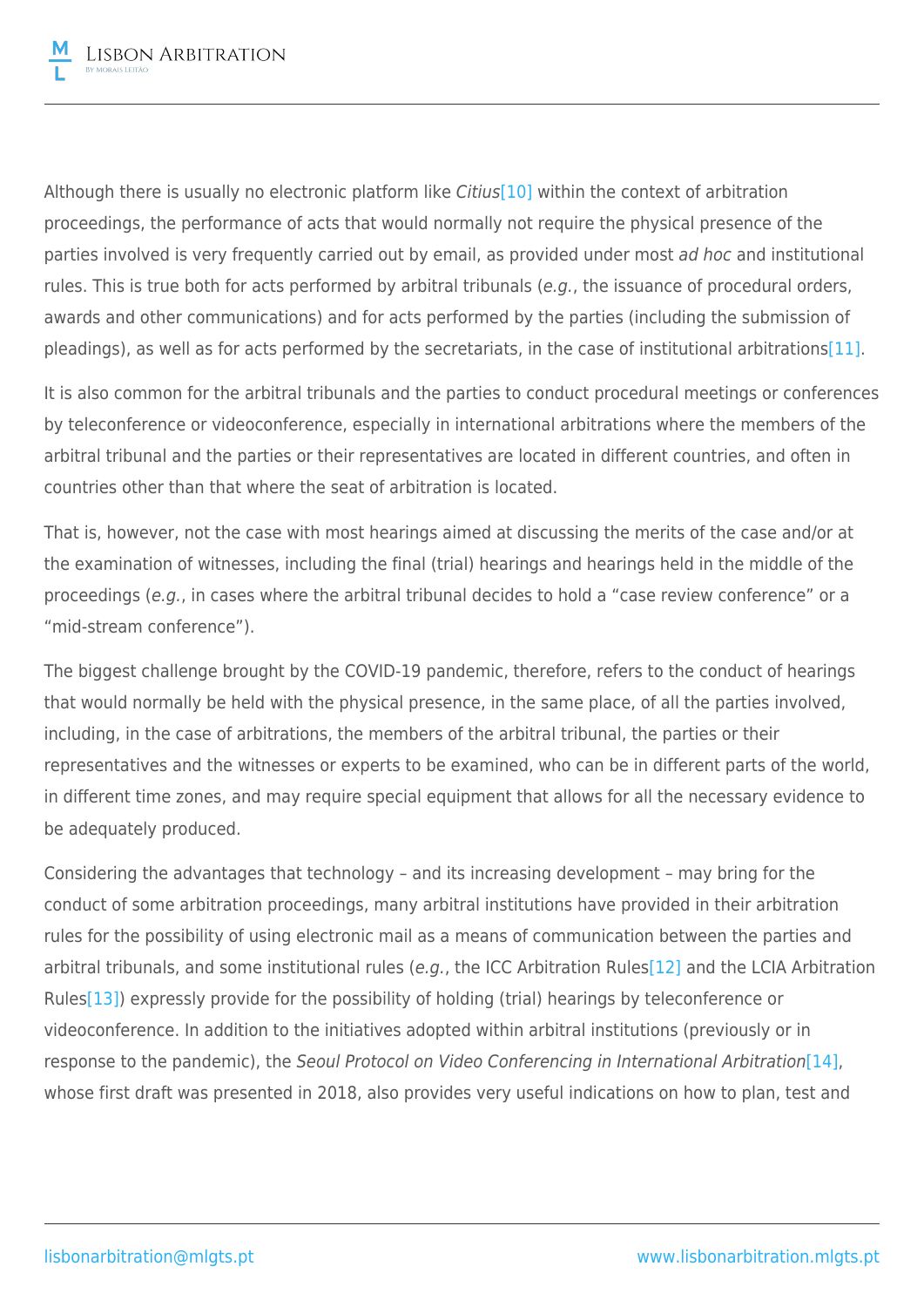conduct videoconferences within the context of international arbitration.

That said, the use of new technologies should not be approached in the same way in all arbitrations, and should consider the means available in each case and be guided by a cost-benefit analysis that primarily considers the potential impact of the use, or non-use, of the means in question on the efficiency of the arbitration proceedings, both in terms of time and costs.

In addition to the factors normally taken into account by arbitral tribunals and the parties when deciding whether or not to conduct certain procedural steps by technological means, the current pandemic poses special constraints, such as the possible inability to bring together, in the same room, all the participants of an hearing or meeting, and, especially in the case of international arbitrations, the fact that it is currently not possible to travel to and from certain countries. Considering the likely impact of these constraints on arbitration proceedings in which a hearing is scheduled to happen, with the physical presence of all the parties involved, within the coming months, arbitral tribunals and the parties may be forced to make a choice between (i) postponing the hearing, (ii) conducting the hearing, on the initial dates or on any alternative dates, by distance communication means, such as teleconferencing or videoconferencing, or (iii) a mixed model, whereby part of the hearing would be conducted by the appropriate distance means and the other part would be conducted with the physical presence of all the parties involved, if and when this becomes possible.

As always, the solution to be adopted by the arbitral tribunals and the parties in each case should take into account the principles that govern the arbitration proceedings and other applicable mandatory rules (including any legislative measures adopted in the context of the current pandemic, namely in the country where the arbitration takes place and where the award is to be enforced), as well as the specific circumstances of each case. The Guidance Note on Possible Measures Aimed at Mitigating the Effects of the COVID-19 Pandemic issued by the ICC ("**ICC Note**") mentions some of the circumstances that should be taken into account in ICC arbitrations, in any case and, in particular, in cases where the parties, or any of the parties, do not agree on conducting a hearing by distance communication means. According to the ICC Note, when deciding whether or not to proceed with a virtual hearing, the arbitral tribunal should carefully consider all relevant circumstances, including the nature and duration of the hearing, the complexity of the case, the number of participants, whether or not postponing the hearing would cause excessive or unjustified delays, the need for the parties (or their representatives) to prepare for the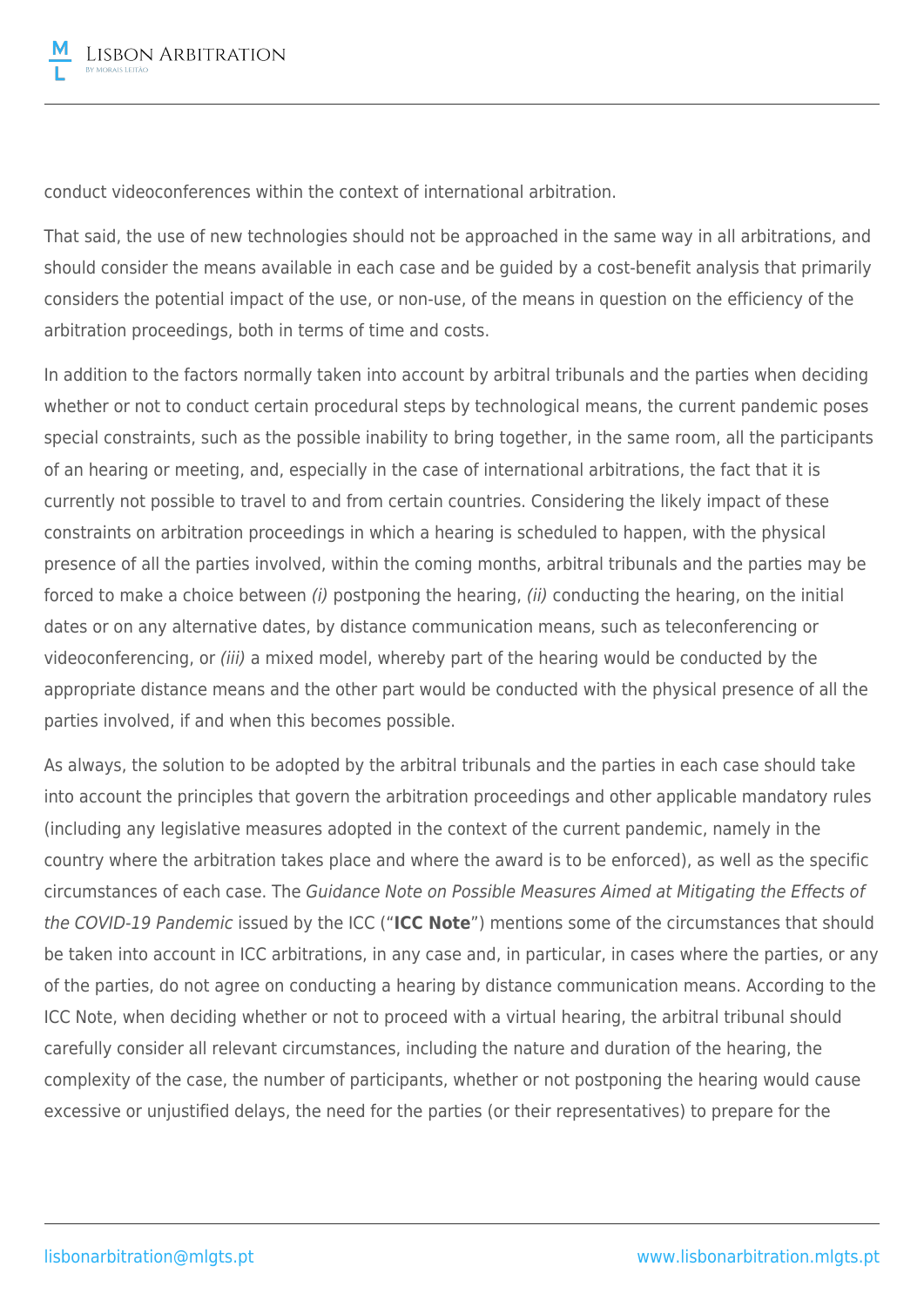hearin[g\[15\]](file:///C:/Users/NMF/AppData/Local/Microsoft/Windows/INetCache/Content.Outlook/LP9OK8TY/MLGTS_LAWC-#4240993-v1-The impact of the novel coronavirus in arbitration_ barrier or opportunity_.DOCX#_ftn15) and the general rule, provided under Article 42 of the ICC Arbitration Rules, that the arbitral tribunal "shall make every effort to make sure that the award is enforceable at law["\[16\]](file:///C:/Users/NMF/AppData/Local/Microsoft/Windows/INetCache/Content.Outlook/LP9OK8TY/MLGTS_LAWC-#4240993-v1-The impact of the novel coronavirus in arbitration_ barrier or opportunity_.DOCX#_ftn16).

Furthermore, the choice of the specific means to be used shall take into account the features and tools of the available platforms, namely as to ensure, depending on what each case requires, (i) the participation of all parties (including the members of the arbitral tribunal, the parties in dispute and/or their representatives, potential witnesses and/or experts), (ii) the possibility of sharing presentations (in different formats, including PowerPoint) and documents to be used in the examination of witnesses and experts, (iii) the use of real-time transcript, in a manner that is visible to all participants, (iv) the required quality of the sound and image, and (v) the recording of the hearing.

### **4. Final remarks**

On the one hand, the use of technology to hold certain hearings or meetings by virtual means may present additional difficulties for the great majority of lawyers and members of arbitral tribunals, who are used to conduct those hearings or meetings in the physical presence of all parties and using hard copies of the required documents, namely during the examination of witnesses or experts.

On the other hand, and especially in cases where it is not justifiable nor indispensable to postpone the hearings or meetings, in order to conduct them in a single physical location, the present times may offer an opportunity to enhance and maximize the use and development of the technological resources available, within the arbitration context, as well as to prove some of the advantages often pointed out to this means of alternative dispute resolution, as compared with state courts, namely its greater speed and flexibility, and the possibility of tailor-making the procedure.

[\[1\]](file:///C:/Users/NMF/AppData/Local/Microsoft/Windows/INetCache/Content.Outlook/LP9OK8TY/MLGTS_LAWC-#4240993-v1-The impact of the novel coronavirus in arbitration_ barrier or opportunity_.DOCX#_ftnref1) For an analysis of the implications of the COVID-19 pandemic on the performance of commercial contracts under Portuguese law, see the chapter written by Catarina Monteiro Pires and Diogo Costa Seixas in Morais Leitão's Guide "A new time, a new mission: legal implications of the new coronavirus", with a Portuguese version published on March 31, 2020 (and subject to constant updates), pp. 6-20, and with an English version available [here.](https://www.mlgts.pt/en/content/coronavirus/contract-performance/21351/)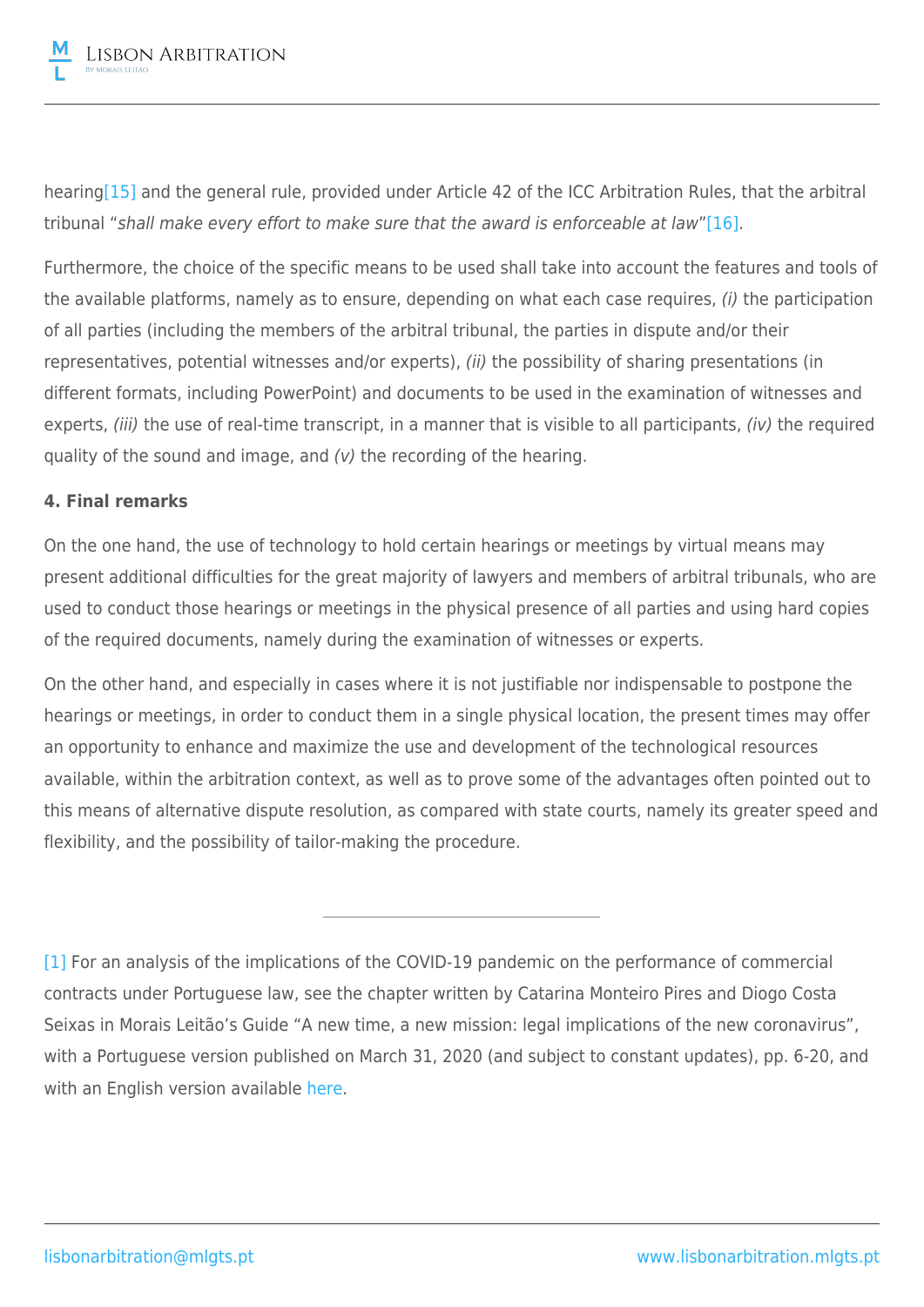

[\[2\]](file:///C:/Users/NMF/AppData/Local/Microsoft/Windows/INetCache/Content.Outlook/LP9OK8TY/MLGTS_LAWC-#4240993-v1-The impact of the novel coronavirus in arbitration_ barrier or opportunity_.DOCX#_ftnref2) ICC, "Urgent COVID-19 message to DRS community", 17 March 2020, available at: [https://iccwbo.org/publication/note-parties-arbitral-tribunals-conduct-arbitration/>](https://iccwbo.org/publication/note-parties-arbitral-tribunals-conduct-arbitration/) (last accessed on 21 April 2020).

[\[3\]](file:///C:/Users/NMF/AppData/Local/Microsoft/Windows/INetCache/Content.Outlook/LP9OK8TY/MLGTS_LAWC-#4240993-v1-The impact of the novel coronavirus in arbitration_ barrier or opportunity_.DOCX#_ftnref3) Available [here.](https://iccwbo.org/publication/icc-guidance-note-on-possible-measures-aimed-at-mitigating-the-effects-of-the-covid-19-pandemic/)

[\[4\]](file:///C:/Users/NMF/AppData/Local/Microsoft/Windows/INetCache/Content.Outlook/LP9OK8TY/MLGTS_LAWC-#4240993-v1-The impact of the novel coronavirus in arbitration_ barrier or opportunity_.DOCX#_ftnref4) ICC International Chamber of Commerce, Note to Parties and Arbitral Tribunals on the Conduct of the Arbitration under the ICC Arbitration Rules of Arbitration, 1 January 2019, available at <https://iccwbo.org/publication/note-parties-arbitral-tribunals-conduct-arbitration/>(last accessed on 21 April 2020).

[\[5\]](file:///C:/Users/NMF/AppData/Local/Microsoft/Windows/INetCache/Content.Outlook/LP9OK8TY/MLGTS_LAWC-#4240993-v1-The impact of the novel coronavirus in arbitration_ barrier or opportunity_.DOCX#_ftnref5) ICC Arbitration Commission, ICC Arbitration Commission Report on Techniques for Controlling Time and Costs in Arbitration, March 2018, available at [https://iccwbo.org/publication/icc-arbitratio-](https://iccwbo.org/publication/icc-arbitration-commission-report-on-techniques-for-controlling-time-and-costs-in-arbitration/) [-commission-report-on-techniques-for-controlling-time-and-costs-in-arbitration/](https://iccwbo.org/publication/icc-arbitration-commission-report-on-techniques-for-controlling-time-and-costs-in-arbitration/) (last accessed on 21 April 2020).

[\[6\]](file:///C:/Users/NMF/AppData/Local/Microsoft/Windows/INetCache/Content.Outlook/LP9OK8TY/MLGTS_LAWC-#4240993-v1-The impact of the novel coronavirus in arbitration_ barrier or opportunity_.DOCX#_ftnref6) ADR and ICC Arbitration Committee, Effective Management of Arbitration – A Guide for In-House Counsel and Other Party Representatives, April 2018, available at <[https://iccwbo.org/publication/effective-management-of-arbitrat](https://iccwbo.org/publication/effective-management-of-arbitration-a-guide-for-in-house-counsel-and-other-party-representatives/)[on-a-guide-for-in-house-counsel-and-other-party-representatives/](https://iccwbo.org/publication/effective-management-of-arbitration-a-guide-for-in-house-counsel-and-other-party-representatives/)> (last accessed on 21 Abril 2020).

[\[7\]](file:///C:/Users/NMF/AppData/Local/Microsoft/Windows/INetCache/Content.Outlook/LP9OK8TY/MLGTS_LAWC-#4240993-v1-The impact of the novel coronavirus in arbitration_ barrier or opportunity_.DOCX#_ftnref7) LCIA, "LCIA Services Update: COVID-19", 18 March 2020, available at [https://www.lcia.org/lcia](https://www.lcia.org/lcia-services-update-covid-19.aspx)[services-update-covid-19.aspx](https://www.lcia.org/lcia-services-update-covid-19.aspx) (last accessed on 21 April 2020).

[\[8\]](file:///C:/Users/NMF/AppData/Local/Microsoft/Windows/INetCache/Content.Outlook/LP9OK8TY/MLGTS_LAWC-#4240993-v1-The impact of the novel coronavirus in arbitration_ barrier or opportunity_.DOCX#_ftnref8) ICSID, "Message Regarding COVID-19, 11 March 2020, available at <[https://icsid.worldbank.org/sp/Pages/News.aspx?CID=358>](https://icsid.worldbank.org/sp/Pages/News.aspx?CID=358) (last accessed on 21 April 2020), and "Message Regarding COVID-19 (Update)", 19 March 2020, available at <[https://icsid.worldbank.org/sp/Pages/News.aspx?CID=361>](https://icsid.worldbank.org/sp/Pages/News.aspx?CID=361) (last accessed on 21 April 2020).

[\[9\]](file:///C:/Users/NMF/AppData/Local/Microsoft/Windows/INetCache/Content.Outlook/LP9OK8TY/MLGTS_LAWC-#4240993-v1-The impact of the novel coronavirus in arbitration_ barrier or opportunity_.DOCX#_ftnref9) ICSID, "A Brief Guide to Online Hearings at ICSID", 24 March 2020, available at <[https://icsid.worldbank.org/en/Pages/News.aspx?CID=362>](https://icsid.worldbank.org/en/Pages/News.aspx?CID=362) (last accessed on 21 April 2020).